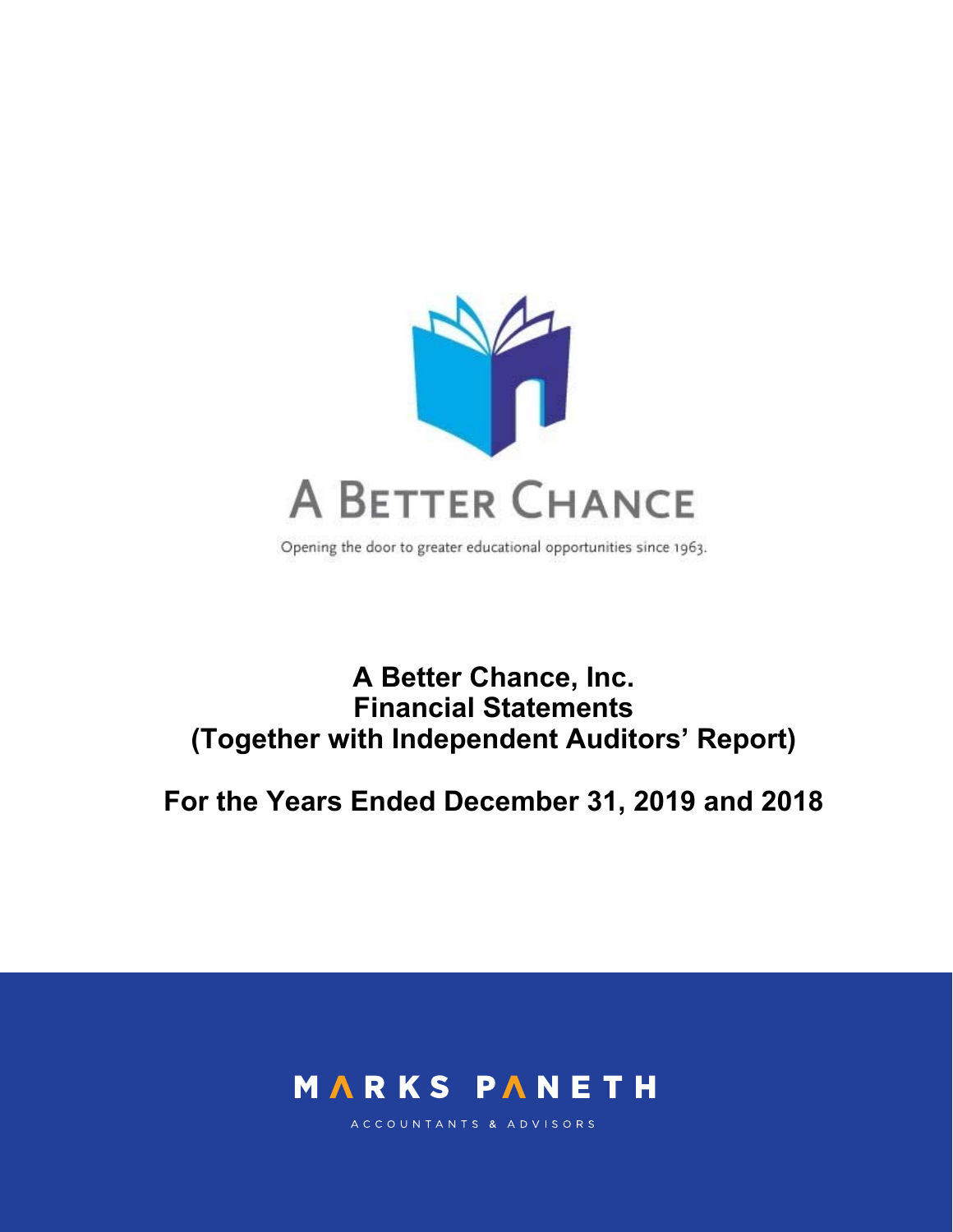## A BETTER CHANCE, INC.

### **FINANCIAL STATEMENTS** (Together with Independent Auditors' Report)

## FOR THE YEARS ENDED DECEMBER 31, 2019 AND 2018

## **CONTENTS**

#### Page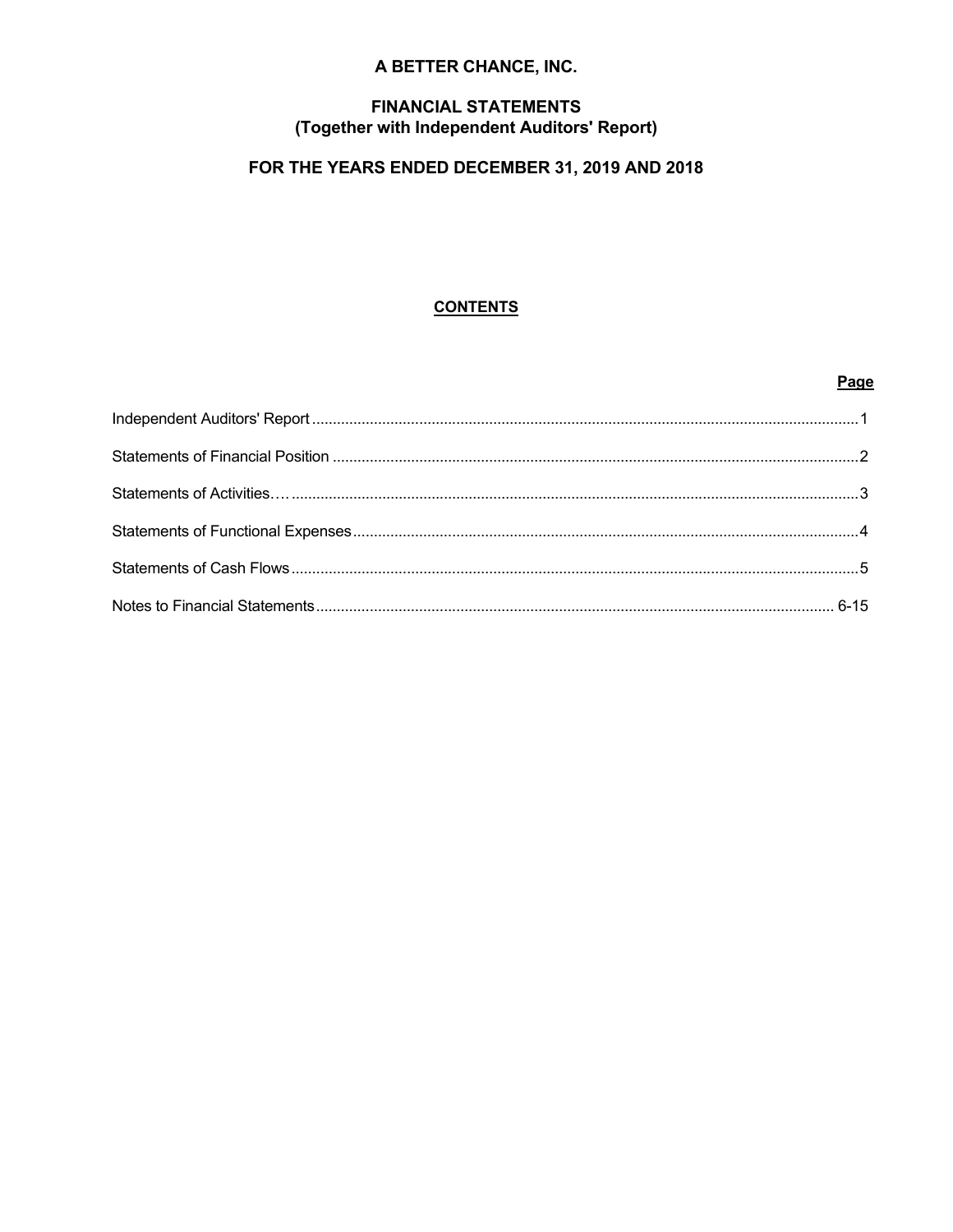#### **INDEPENDENT AUDITORS' REPORT**

To the Board of Directors of A Better Chance, Inc.

We have audited the accompanying financial statements of A Better Chance, Inc. (the "Organization"), which comprise the statements of financial position as of December 31, 2019 and 2018, and the related statements of activities, functional expenses and cash flows for the years then ended, and the related notes to the financial statements.

#### *Management's Responsibility for the Financial Statements*

Management is responsible for the preparation and fair presentation of these financial statements in accordance with accounting principles generally accepted in the United States of America; this includes the design, implementation, and maintenance of internal control relevant to the preparation and fair presentation of financial statements that are free from material misstatement, whether due to fraud or error.

#### *Auditors' Responsibility*

Our responsibility is to express an opinion on these financial statements based on our audits. We conducted our audits in accordance with auditing standards generally accepted in the United States of America. Those standards require that we plan and perform the audit to obtain reasonable assurance about whether the financial statements are free from material misstatement.

An audit involves performing procedures to obtain audit evidence about the amounts and disclosures in the financial statements. The procedures selected depend on the auditor's judgment, including the assessment of the risks of material misstatement of the financial statements, whether due to fraud or error. In making those risk assessments, the auditor considers internal control relevant to the entity's preparation and fair presentation of the financial statements in order to design audit procedures that are appropriate in the circumstances, but not for the purpose of expressing an opinion on the effectiveness of the entity's internal control. Accordingly, we express no such opinion. An audit also includes evaluating the appropriateness of accounting policies used and the reasonableness of significant accounting estimates made by management, as well as evaluating the overall presentation of the financial statements.

We believe that the audit evidence we have obtained is sufficient and appropriate to provide a basis for our audit opinion.

#### *Opinion*

In our opinion, the financial statements referred to above present fairly, in all material respects, the financial position of A Better Chance, Inc. as of December 31, 2019 and 2018, and the changes in its net assets and its cash flows for the years then ended in accordance with accounting principles generally accepted in the United States of America.

Marks Paneth UP

New York, NY August 21, 2020

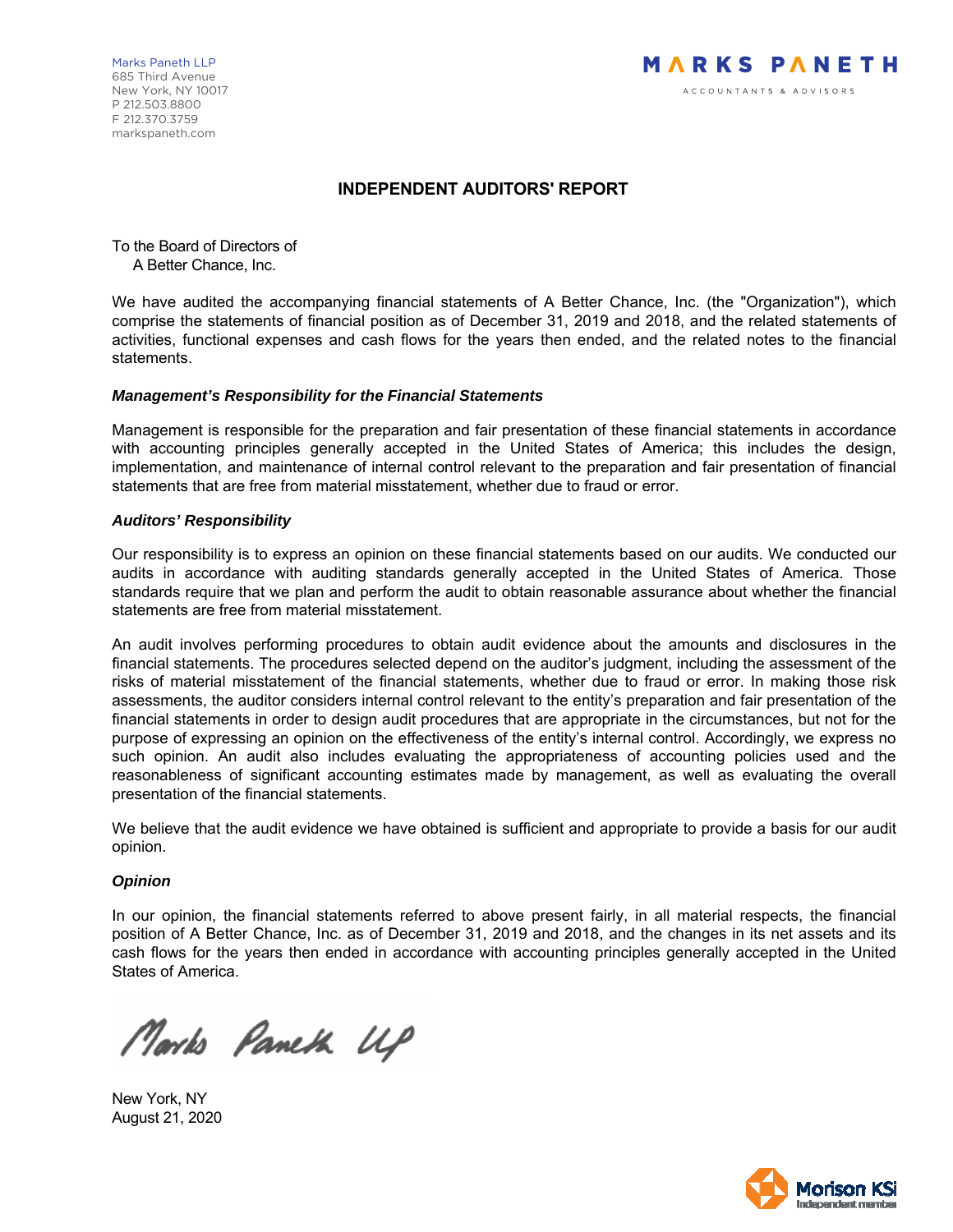## **A BETTER CHANCE, INC. STATEMENTS OF FINANCIAL POSITION AS OF DECEMBER 31, 2019 AND 2018**

|                                                          | 2019             | 2018             |
|----------------------------------------------------------|------------------|------------------|
| <b>ASSETS</b>                                            |                  |                  |
| Cash and cash equivalents (Notes 2C and 12)              | \$<br>426,692    | \$<br>336,006    |
| Grants and pledges receivable, net (Notes 2D and 4)      | 274,271          | 566,896          |
| Prepaid expenses and other assets                        | 75,112           | 67,020           |
| Investments, at fair value (Notes 2F, 5 and 12)          | 10,813,491       | 9,861,979        |
| Property and equipment, net (Notes 2E and 6)             | 11,314           | 12,899           |
| Beneficial interest in perpetual trust (Notes 2K and 11) | 1,083,580        | 953,020          |
| <b>TOTAL ASSETS</b>                                      | \$<br>12,684,460 | \$<br>11,797,820 |
| <b>LIABILITIES</b>                                       |                  |                  |
| Accounts payable and accrued expenses                    | \$<br>165,978    | \$<br>151,990    |
| Accrued vacation                                         | 93,899           | 87,503           |
| Bank lines of credit (Note 7)                            | 2,854,000        | 1,754,000        |
| Deferred rent (Note 10)                                  | 67,233           | 107,751          |
| Deferred revenue (Note 2G)                               | 92,443           | 239,034          |
| <b>TOTAL LIABILITIES</b>                                 | 3,273,553        | 2,340,278        |
| <b>COMMITMENTS AND CONTINGENCIES (Note 10)</b>           |                  |                  |
| <b>NET ASSETS (Note 2B)</b>                              |                  |                  |
| Without donor restrictions (Note 13)                     | (2, 182, 027)    | (1,381,840)      |
| With donor restrictions (Note 11)                        | 11,592,934       | 10,839,382       |
| <b>TOTAL NET ASSETS</b>                                  | 9,410,907        | 9,457,542        |
| <b>TOTAL LIABILITIES AND NET ASSETS</b>                  | \$<br>12,684,460 | \$<br>11,797,820 |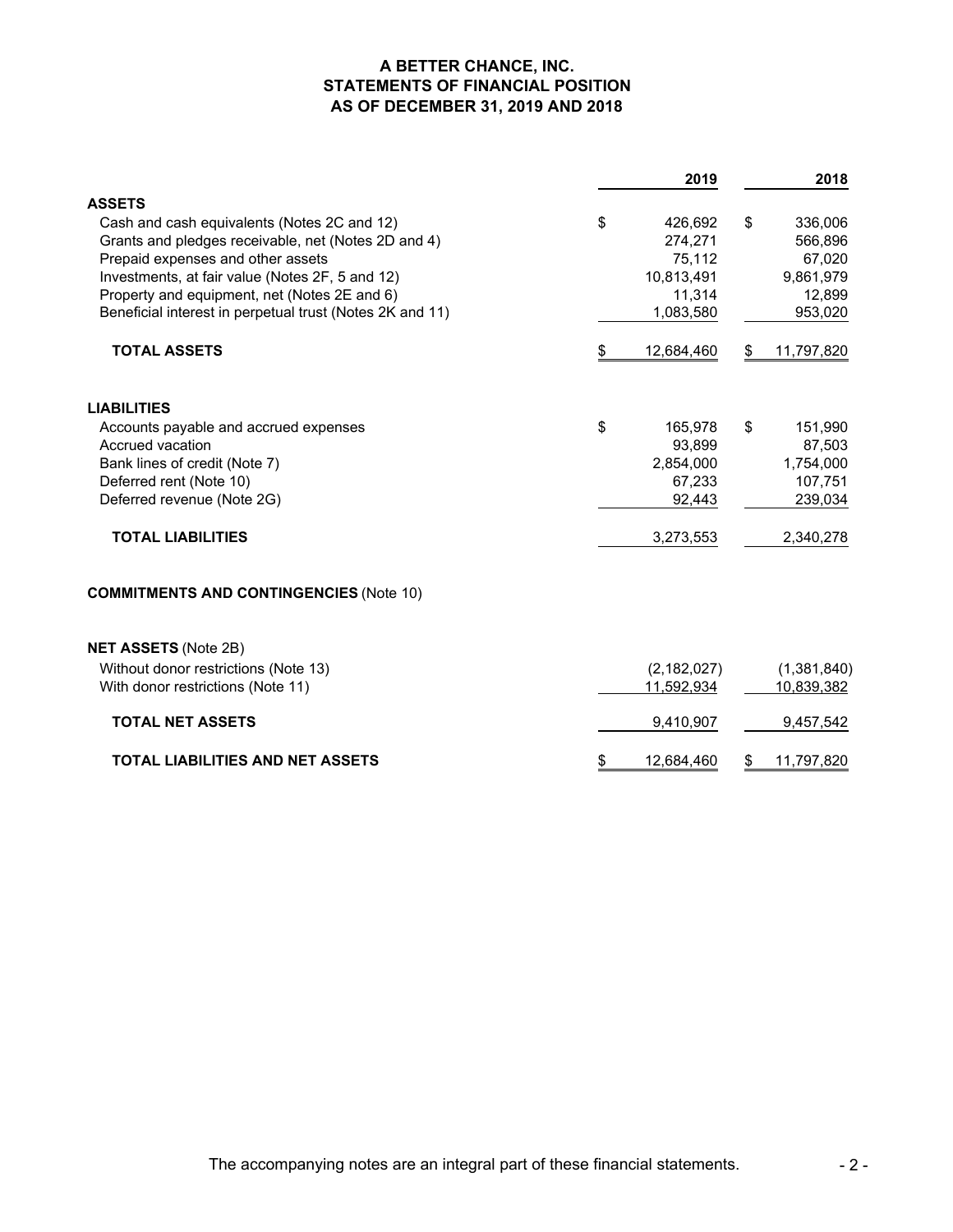#### **A BETTER CHANCE, INC. STATEMENTS OF ACTIVITIESFOR THE YEARS ENDED DECEMBER 31, 2019 AND 2018**

|                                                                     |                                             | For the Year Ended December 31, 2019     | For the Year Ended December 31, 2018 |                                             |             |                                          |                |    |                      |
|---------------------------------------------------------------------|---------------------------------------------|------------------------------------------|--------------------------------------|---------------------------------------------|-------------|------------------------------------------|----------------|----|----------------------|
|                                                                     | <b>Without Donor</b><br><b>Restrictions</b> | <b>With Donor</b><br><b>Restrictions</b> | <b>Total</b><br>2019                 | <b>Without Donor</b><br><b>Restrictions</b> |             | <b>With Donor</b><br><b>Restrictions</b> |                |    | <b>Total</b><br>2018 |
| <b>OPERATING PUBLIC SUPPORT AND REVENUE:</b>                        |                                             |                                          |                                      |                                             |             |                                          |                |    |                      |
| Special events                                                      | \$<br>1,198,642                             | \$                                       | \$<br>1,198,642                      | \$                                          | 1,540,067   | \$                                       |                | \$ | 1,540,067            |
| Less: costs of direct benefits to donors (Note 2I)                  | (65, 499)                                   |                                          | (65, 499)                            |                                             | (65,500)    |                                          | $\blacksquare$ |    | (65, 500)            |
| Net revenues from special events                                    | 1,133,143                                   |                                          | 1,133,143                            |                                             | 1,474,567   |                                          |                |    | 1,474,567            |
| Contributions and grants (Note 8)                                   | 75,869                                      | 1,143,600                                | 1,219,469                            |                                             | 1,048,375   |                                          | 449,840        |    | 1,498,215            |
| Contributions in-kind (Note 2H)                                     | 261,331                                     |                                          | 261,331                              |                                             | 239,575     |                                          |                |    | 239,575              |
| School membership dues (Note 2G)                                    | 461,187                                     |                                          | 461,187                              |                                             | 115,434     |                                          |                |    | 115,434              |
| Registration fees and other                                         | 141,123                                     |                                          | 141,123                              |                                             | 30,531      |                                          |                |    | 30,531               |
| Board appropriations (Note 11):                                     |                                             |                                          |                                      |                                             |             |                                          |                |    |                      |
| Accumulated endowment earnings to operations                        | 495,000                                     |                                          | 495,000                              |                                             | 200,000     |                                          |                |    | 200,000              |
| Interest and dividends to operations                                | 239,101                                     |                                          | 239,101                              |                                             | 218,345     |                                          |                |    | 218,345              |
| Net assets released from restrictions (Notes 2B and 11)             | 1,449,123                                   | (1,449,123)                              | $\sim$                               |                                             | 1,210,646   |                                          | (1,210,646)    |    |                      |
|                                                                     |                                             |                                          |                                      |                                             |             |                                          |                |    |                      |
| TOTAL OPERATING PUBLIC SUPPORT AND REVENUE                          | 4,255,877                                   | (305, 523)                               | 3,950,354                            |                                             | 4,537,473   |                                          | (760, 806)     |    | 3,776,667            |
| <b>OPERATING EXPENSES (Note 2J):</b>                                |                                             |                                          |                                      |                                             |             |                                          |                |    |                      |
| Program services                                                    | 3,157,034                                   |                                          | 3,157,034                            |                                             | 2,922,097   |                                          |                |    | 2,922,097            |
| Management and general                                              | 780,684                                     |                                          | 780,684                              |                                             | 724,716     |                                          |                |    | 724,716              |
| Fundraising                                                         | 1,117,096                                   |                                          | 1,117,096                            |                                             | 937,549     |                                          |                |    | 937,549              |
| <b>TOTAL OPERATING EXPENSES</b>                                     | 5,054,814                                   |                                          | 5,054,814                            |                                             | 4,584,362   |                                          |                |    | 4,584,362            |
| <b>CHANGE IN NET ASSETS FROM OPERATIONS</b>                         | (798, 937)                                  | (305, 523)                               | (1, 104, 460)                        |                                             | (46, 889)   |                                          | (760, 806)     |    | (807, 695)           |
| <b>NON-OPERATING ACTIVITIES:</b>                                    |                                             |                                          |                                      |                                             |             |                                          |                |    |                      |
| Change in value of beneficial interest in perpetual trust (Note 2K) |                                             | 130,560                                  | 130,560                              |                                             |             |                                          | (140, 353)     |    | (140, 353)           |
| Investment activity (Note 5)                                        | (1,250)                                     | 1,662,616                                | 1,661,366                            |                                             | (22, 326)   |                                          | (658, 939)     |    | (681, 265)           |
| Board appropriations (Note 11):                                     |                                             |                                          |                                      |                                             |             |                                          |                |    |                      |
| Accumulated endowment earnings to operations                        | $\blacksquare$                              | (495,000)                                | (495,000)                            |                                             |             |                                          | (200,000)      |    | (200,000)            |
| Interest and dividends to operations                                |                                             | (239, 101)                               | (239, 101)                           |                                             |             |                                          | (218, 345)     |    | (218, 345)           |
| TOTAL NON-OPERATING ACTIVITIES                                      | (1,250)                                     | 1,059,075                                | 1,057,825                            |                                             | (22, 326)   |                                          | (1, 217, 637)  |    | (1, 239, 963)        |
| <b>CHANGE IN NET ASSETS (Note 13)</b>                               | (800, 187)                                  | 753,552                                  | (46, 635)                            |                                             | (69, 215)   |                                          | (1,978,443)    |    | (2,047,658)          |
| Net assets (deficit) - beginning of year                            | (1, 381, 840)                               | 10,839,382                               | 9,457,542                            |                                             | (1,312,625) |                                          | 12,817,825     |    | 11,505,200           |
| <b>NET ASSETS (DEFICIT) - END OF YEAR</b>                           | \$<br>(2, 182, 027)                         | 11,592,934<br>\$                         | \$<br>9,410,907                      | \$                                          | (1,381,840) | \$                                       | 10,839,382     | \$ | 9,457,542            |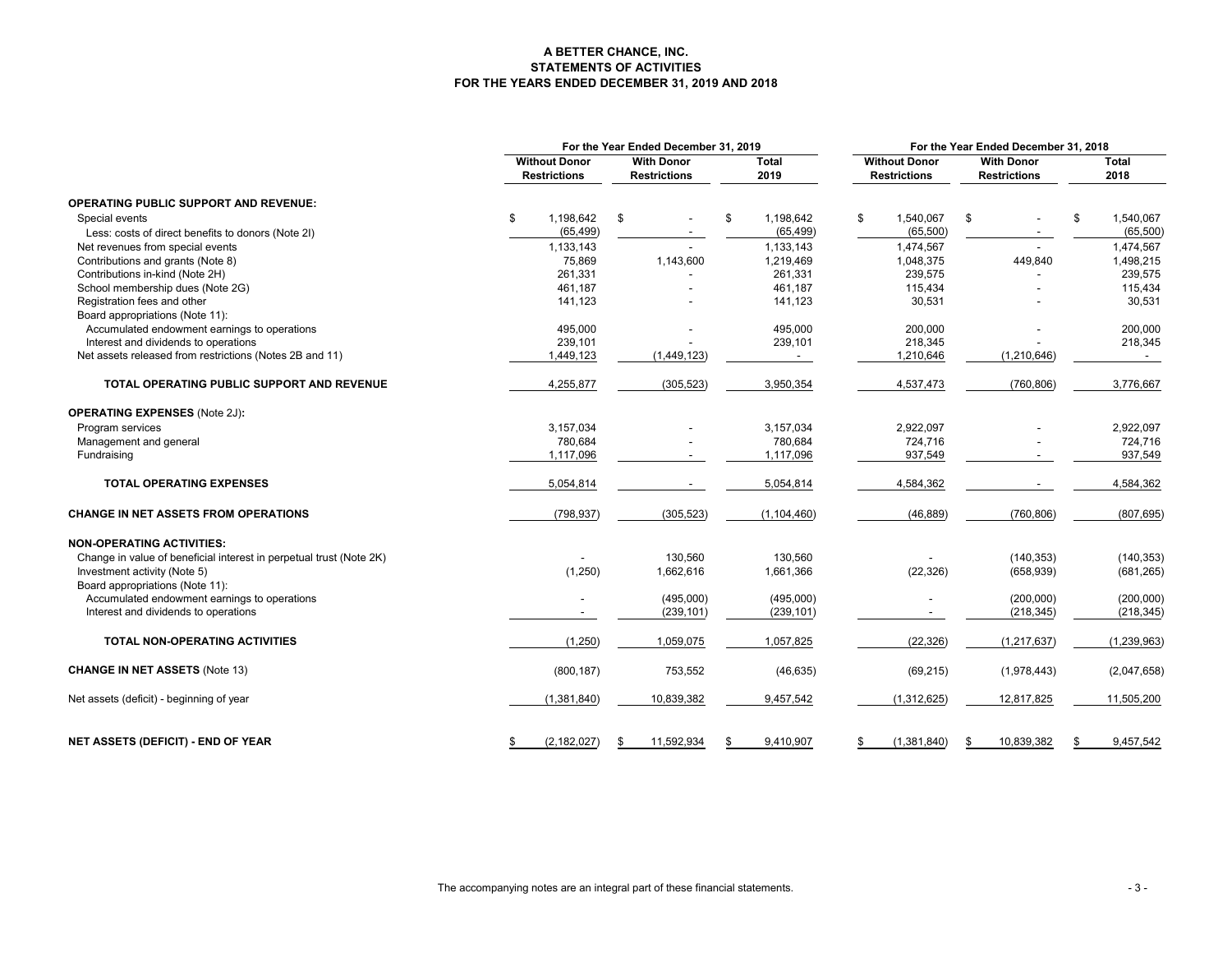#### **A BETTER CHANCE, INC. STATEMENTS OF FUNCTIONAL EXPENSESFOR THE YEARS ENDED DECEMBER 31, 2019 AND 2018**

|                                                               | For the Year Ended December 31, 2019 |                 |    |                            |  | For the Year Ended December 31, 2018 |    |               |                     |  |                          |                            |  |                               |                 |
|---------------------------------------------------------------|--------------------------------------|-----------------|----|----------------------------|--|--------------------------------------|----|---------------|---------------------|--|--------------------------|----------------------------|--|-------------------------------|-----------------|
|                                                               |                                      |                 |    | <b>Supporting Services</b> |  |                                      |    |               |                     |  |                          | <b>Supporting Services</b> |  |                               |                 |
|                                                               |                                      | Management      |    |                            |  | Total                                |    |               |                     |  | Management               |                            |  | Total                         |                 |
|                                                               | Program<br><b>Services</b>           | and<br>General  |    | Fundraising                |  | Supporting<br><b>Services</b>        |    | Total<br>2019 | Program<br>Services |  | and<br>General           | Fundraising                |  | Supporting<br><b>Services</b> | Total<br>2018   |
| Personnel service costs                                       | \$<br>,431,837                       | 132,884<br>- \$ |    | 555,531                    |  | 688,415                              |    | 2,120,252     | \$<br>403,320 \$    |  | 147,696                  | 396,407                    |  | 544,103                       | ,947,423        |
| Payroll taxes and benefits (Note 9)                           | 326,394                              | 16,496          |    | 132,117                    |  | 148,613                              |    | 475,007       | 276,762             |  | 29,691                   | 76,671                     |  | 106,362                       | 383,124         |
| Printing and publications                                     | 18,958                               | 367             |    | 28,144                     |  | 28,511                               |    | 47,469        | 15,852              |  | 13,101                   | 20,396                     |  | 33,497                        | 49,349          |
| Postage and shipping                                          | 6,237                                | 2,498           |    | 9,598                      |  | 12,096                               |    | 18,333        | 6,736               |  | 16,756                   | 7,115                      |  | 23,871                        | 30,607          |
| Professional fees (Note 2H)                                   | 96,984                               | 443,724         |    | 125,876                    |  | 569,600                              |    | 666,584       | 113,148             |  | 281,433                  | 178,902                    |  | 460,335                       | 573,483         |
| Rent and utilities (Note 10)                                  | 358,918                              | 21,158          |    | 86,287                     |  | 107,445                              |    | 466,363       | 300,615             |  | 29,209                   | 69,286                     |  | 98,495                        | 399,110         |
| Telephone/telecommunications                                  | 7.272                                | 6,086           |    | 1,159                      |  | 7.245                                |    | 14.517        | 6,136               |  | 6,370                    | 309                        |  | 6,679                         | 12,815          |
| Equipment purchases and rentals (Note 10)                     | 110.480                              | 8,728           |    | 38,670                     |  | 47,398                               |    | 157,878       | 79,809              |  | 9,640                    | 31,106                     |  | 40.746                        | 120,555         |
| Office supplies                                               | 24,888                               | 9,170           |    | 6,081                      |  | 15,251                               |    | 40,139        | 25,768              |  | 7,500                    | 1,184                      |  | 8,684                         | 34,452          |
| Insurance                                                     | 23,601                               | 1,859           |    | 9,224                      |  | 11,083                               |    | 34,684        | 22,844              |  | 3,205                    | 6,646                      |  | 9,851                         | 32,695          |
| Recruiting                                                    | 24,427                               | 12,450          |    | 10,995                     |  | 23,445                               |    | 47,872        | 1,771               |  | $\overline{\phantom{a}}$ | 57,800                     |  | 57,800                        | 59,571          |
| Staff training and development                                | 4,208                                | 163             |    | 85                         |  | 248                                  |    | 4,456         | 4,459               |  |                          | 259                        |  | 259                           | 4,718           |
| Awards and financial assistance (Note 2H)                     | 89,145                               | 250             |    | 936                        |  | 1,186                                |    | 90,331        | 177,994             |  |                          |                            |  | $\overline{\phantom{a}}$      | 177,994         |
| Subscriptions and dues                                        | 59,364                               | 9,763           |    | 24,726                     |  | 34,489                               |    | 93,853        | 36,337              |  | 3,325                    | 21,126                     |  | 24,451                        | 60,788          |
| Travel and meetings (Note 2H)                                 | 462,836                              | 10,881          |    | 48,835                     |  | 59,716                               |    | 522,552       | 353,229             |  | 2,386                    | 12,799                     |  | 15,185                        | 368,414         |
| Interest expense                                              | 65,283                               | 5,201           |    | 25,721                     |  | 30,922                               |    | 96,205        | 43,030              |  | 5,850                    | 12,501                     |  | 18,351                        | 61,381          |
| Costs of direct benefits to donors (deducted below) (Note 2I) |                                      | ٠               |    | 65,499                     |  | 65,499                               |    | 65,499        |                     |  | $\overline{\phantom{a}}$ | 65,500                     |  | 65,500                        | 65,500          |
| Investment fees (Note 5) (deducted below)                     | 30,554                               | 26,380          |    | 12,267                     |  | 38,647                               |    | 69,201        | 51,029              |  | 5,554                    | 12,291                     |  | 17,845                        | 68,874          |
| Depreciation and amortization (Note 6)                        | 7,424                                | 385             |    | 1,748                      |  | 2,133                                |    | 9,557         | 16,461              |  | 657                      | 1,265                      |  | 1,922                         | 18,383          |
| Bad debt                                                      |                                      | 29,490          |    |                            |  | 29,490                               |    | 29,490        |                     |  | 129,566                  | 4,000                      |  | 133,566                       | 133,566         |
| Miscellaneous                                                 | 38,778                               | 69,131          |    | 11,363                     |  | 80,494                               |    | 119,272       | 37,826              |  | 38,331                   | 39,777                     |  | 78,108                        | 115,934         |
| Sub-total                                                     | 3,187,588                            | 807,064         |    | 1,194,862                  |  | 2,001,926                            |    | 5,189,514     | 2,973,126           |  | 730,270                  | 1,015,340                  |  | 1,745,610                     | 4,718,736       |
| Less: expenses deducted directly from revenues                |                                      |                 |    |                            |  |                                      |    |               |                     |  |                          |                            |  |                               |                 |
| on the statements of activities                               | (30, 554)                            | (26, 380)       |    | (77, 766)                  |  | (104, 146)                           |    | (134, 700)    | (51, 029)           |  | (5, 554)                 | (77, 791)                  |  | (83, 345)                     | (134, 374)      |
| <b>TOTAL EXPENSES</b>                                         | 3,157,034                            | 780,684         | -S | 1,117,096                  |  | 1,897,780                            | s. | 5,054,814     | 2,922,097           |  | 724,716                  | 937,549                    |  | 1,662,265                     | 4,584,362<br>S. |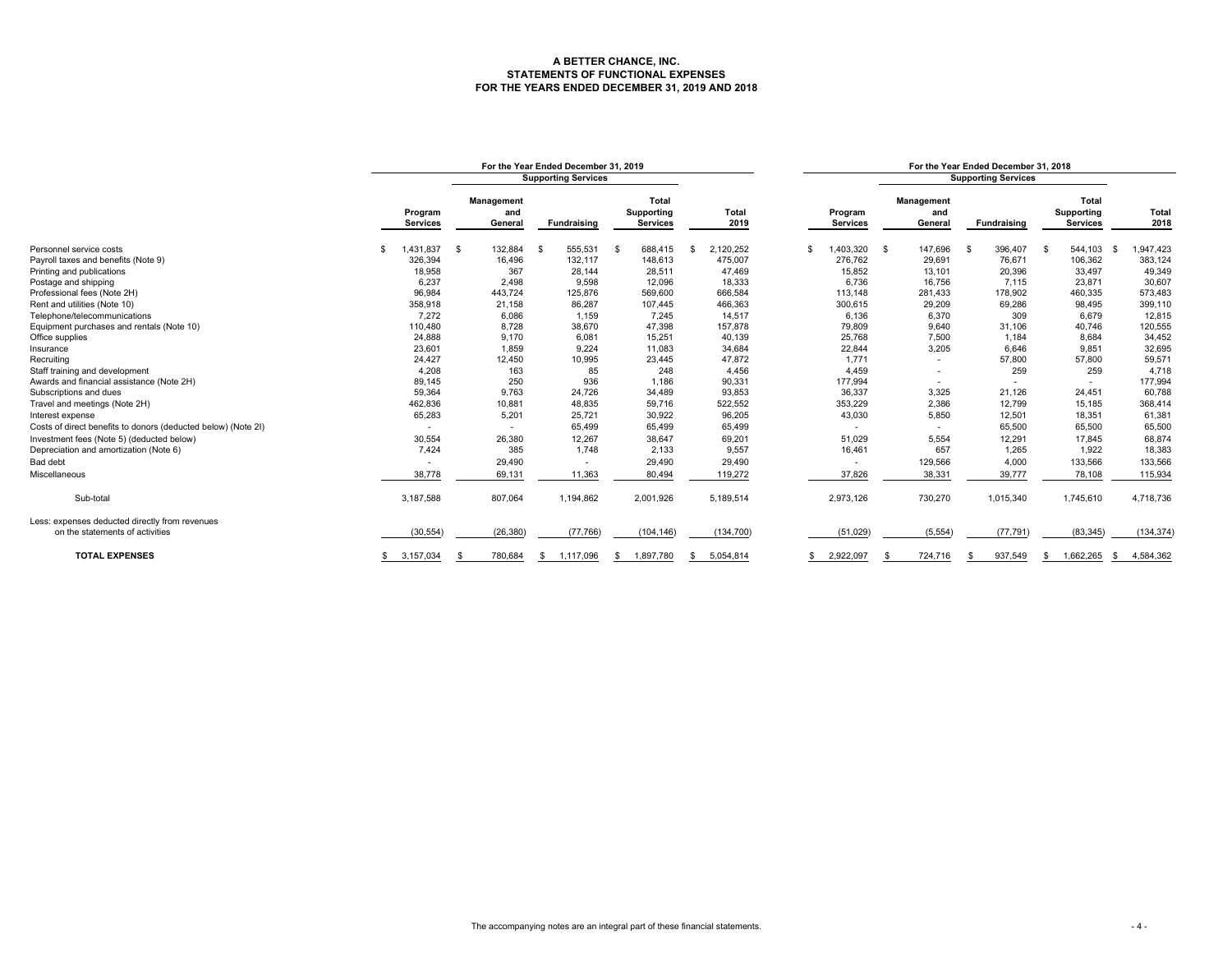#### **A BETTER CHANCE, INC. STATEMENTS OF CASH FLOWS FOR THE YEARS ENDED DECEMBER 31, 2019 AND 2018**

|                                                           | 2019            | 2018              |
|-----------------------------------------------------------|-----------------|-------------------|
| <b>CASH FLOWS FROM OPERATING ACTIVITIES:</b>              |                 |                   |
| Change in net assets                                      | \$<br>(46, 635) | \$<br>(2,047,658) |
| Adjustments to reconcile change in net assets to          |                 |                   |
| net cash used in operating activities:                    |                 |                   |
| Depreciation and amortization                             | 9,557           | 18,383            |
| Bad debt                                                  | 29,490          | 133,566           |
| Change in discount on grants and pledges receivable       | (7, 483)        | (89)              |
| Unrealized (gain) loss on investments                     | (1, 150, 810)   | 1,194,231         |
| Realized gain on investments                              | (337, 640)      | (338, 459)        |
| Change in value of beneficial interest in perpetual trust | (130, 560)      | 140,353           |
| Sub-total                                                 | (1,634,081)     | (899, 673)        |
| Changes in operating assets and liabilities:              |                 |                   |
| Decrease (increase) in assets:                            |                 |                   |
| Grants and pledges receivable                             | 270,618         | 344,237           |
| Prepaid expenses and other assets                         | (8,092)         | (25, 913)         |
| Increase (decrease) in liabilities:                       |                 |                   |
| Accounts payable and accrued expenses                     | 13,988          | (29, 724)         |
| Accrued vacation                                          | 6,396           | 149               |
| Deferred rent                                             | (40, 518)       | (28, 746)         |
| Deferred revenue                                          | (146, 591)      | 31,573            |
| <b>Net Cash Used in Operating Activities</b>              | (1,538,280)     | (608, 097)        |
| <b>CASH FLOWS FROM INVESTING ACTIVITIES:</b>              |                 |                   |
| Proceeds from sale of investments                         | 4,492,474       | 2,091,052         |
| Purchase of investments                                   | (3,955,536)     | (1,835,193)       |
| Purchase of property and equipment                        | (7, 972)        |                   |
| <b>Net Cash Provided by Investing Activities</b>          | 528,966         | 255,859           |
| <b>CASH FLOWS FROM FINANCING ACTIVITIES:</b>              |                 |                   |
| Proceeds from bank lines of credit                        | 1,100,000       | 500,000           |
| Repayment of bank lines of credit                         |                 | (200, 000)        |
| <b>Net Cash Provided by Financing Activities</b>          | 1,100,000       | 300,000           |
|                                                           |                 |                   |
| NET INCREASE (DECREASE) IN CASH AND CASH EQUIVALENTS      | 90,686          | (52, 238)         |
| Cash and cash equivalents - beginning of year             | 336,006         | 388,244           |
| CASH AND CASH EQUIVALENTS - END OF YEAR                   | \$<br>426,692   | \$<br>336,006     |
| <b>Supplemental Disclosure of Cash Flow Information:</b>  |                 |                   |
| Cash paid during the year for interest                    | \$<br>96,205    | \$<br>61,381      |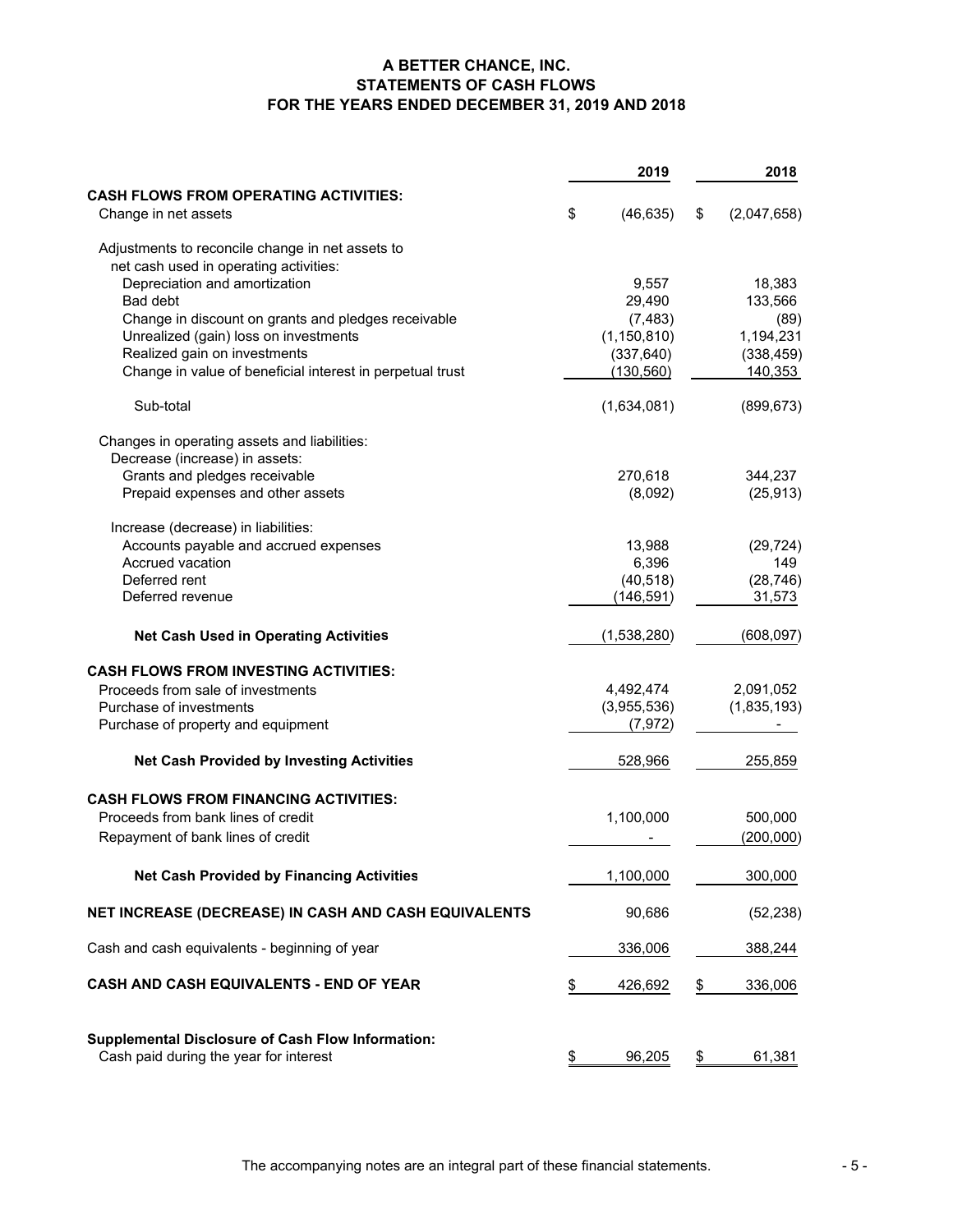#### **NOTE 1** – **ORGANIZATION AND NATURE OF ACTIVITIES**

A Better Chance, Inc. (the "Organization") is a tax-exempt corporation under Section 501(c)(3) of the Internal Revenue Code. The Organization believes it is the oldest and only national organization of its kind changing the life trajectory for academically talented youth of color via access to rigorous and prestigious educational opportunities for students in grades 6-12. Its mission is to increase substantially the number of well-educated young people of color who are capable of assuming positions of responsibility and leadership in American society. It carries out this mission through its signature College Preparatory Schools Program ("CPSP"), which recruits, refers and places approximately 500 new students annually and supports more than 2,000 scholars at more than 350 member schools in 27 states. The Organization has been opening the doors to greater educational opportunities since 1963.

The Organization provides talented students of color with outstanding educational opportunities to enable them to fulfill their potential. Since its founding in 1963, the Organization has produced more than 15,000 alumni who have gone onto successful careers in business, medicine, education, politics, and the arts. These young people have not only bettered their own lives but have improved the lives of others through their contributions to society and their communities. With a modest budget, the Organization helps leverage over \$15 million in student financial aid provided by a national network of over 350 member schools. The Organization's alumni, with successful careers in business, medicine, education, politics and the arts, are the living product of the Organization's impact and program success.

The students served by the Organization are approximately 62% African-American, 16% Hispanic/Latino, 8% Asian-American, and 14% who describe themselves as multi-racial. 32% of incoming Scholars for the school year 2018-2019 were from households making less than the national household median income. About 31% of the Organization's Scholars come from single-parent households. For these young people, the Organization offers an educational opportunity they would not have otherwise.

#### **NOTE 2** – **SUMMARY OF SIGNIFICANT ACCOUNTING POLICIES**

- A. The Organization's financial statements have been prepared on the accrual basis of accounting. The Organization adheres to accounting policies generally accepted in the United States of America ("U.S. GAAP").
- B. The Organization maintains its net assets under the following two classes:

#### Without Donor Restrictions

These represent resources received that have not been restricted by the donor and that have no time restrictions. Such resources are available for support of the Organization's operations over which the Board of Directors (the "Board") has discretionary control. The Board maintains a Board designated endowment fund in this net asset class as further described in Note 11.

#### With Donor Restrictions

These represent net assets resulting from contributions and other inflows of assets whose use by the Organization is limited by donor-imposed stipulations that either expire by the passage of time or can be fulfilled and removed by actions of the Organization, pursuant to those stipulations. In addition, earnings on endowment assets are classified as net assets with donor restrictions until appropriated for operations by the Board. When such stipulations end or are fulfilled or endowment assets are appropriated for operations, such restricted net assets are reported in the statements of activities as net assets released from restrictions as to donor restrictions, or Board appropriations as to restrictions described by law. Net assets with donor restrictions that have been both earned and have had their restrictions met in the current year are recorded as net assets without donor restrictions.

There are also restricted net assets resulting from contributions and other inflows of assets whose use by the Organization is limited by donor-imposed stipulations that neither expire by the passage of time nor can be fulfilled or otherwise removed by actions of the Organization. These restricted net assets consist of endowments and the beneficial interest in perpetual trust as described in Note 11.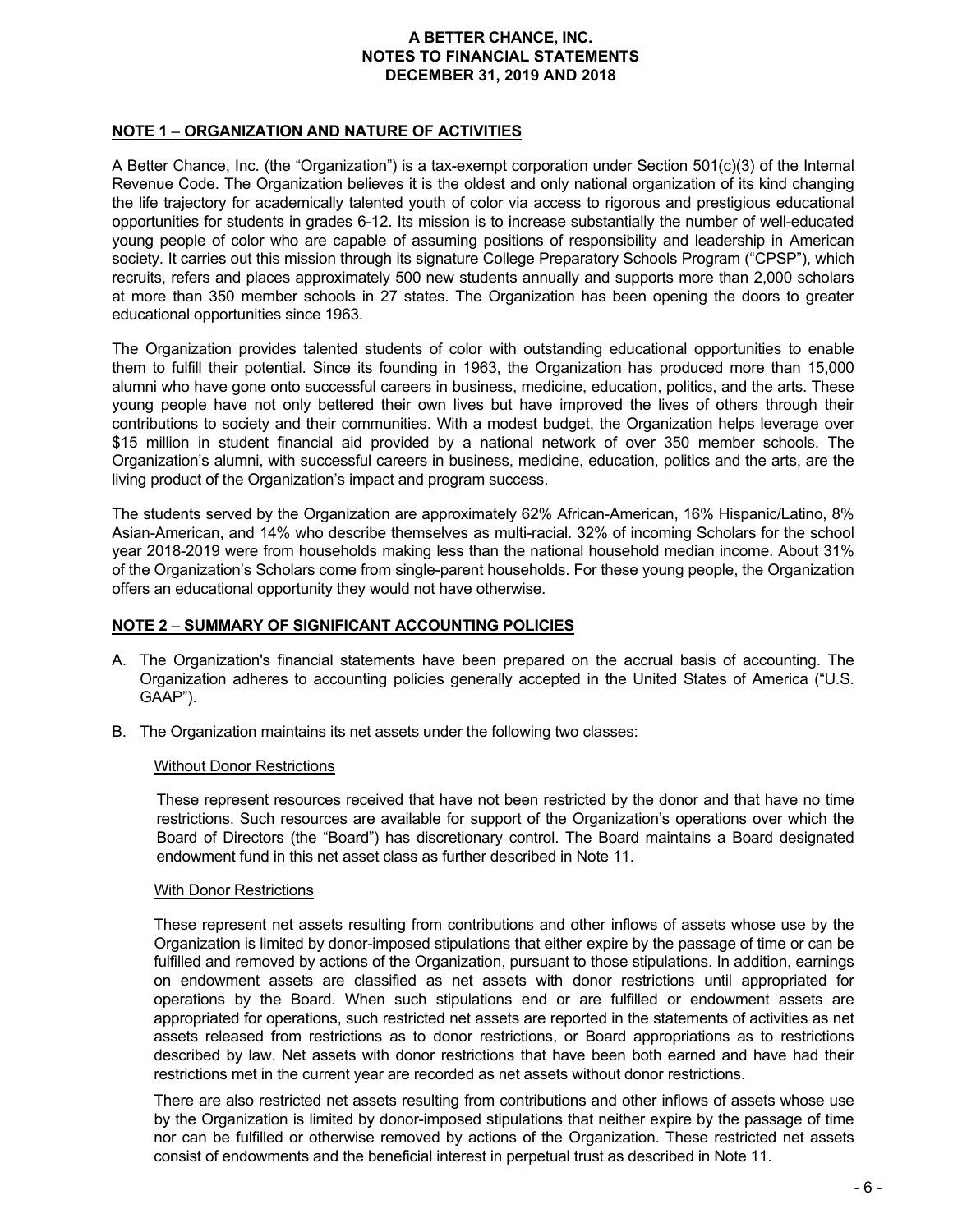#### **NOTE 2** – **SUMMARY OF SIGNIFICANT ACCOUNTING POLICIES (Continued)**

- C. The Organization considers cash and cash equivalents to include highly liquid instruments with maturities of 90 days or less when acquired, except for money market funds held in the Organization's investment portfolio.
- D. Unconditional promises to give that are expected to be collected within one year are recorded at net realizable value. Unconditional promises to give that are expected to be collected in future years are recorded at the present value of their estimated future cash flows. The discounts on those amounts are computed using risk-adjusted interest rates applicable to the years in which the promises are received. Amortization of the discounts is included in contribution revenue. Conditional promises to give are not included as support until the conditions are substantially met.

Historically, the Organization has estimated its allowance for doubtful accounts pertaining to its grants and pledges receivable at a rate of approximately 8-10% of its gross receivable balance. Accordingly, as of December 31, 2019 and 2018, the Organization determined that an allowance for uncollectible grants and pledges receivable of approximately \$29,000 and \$51,000, respectively, was necessary. This determination is based on a combination of factors such as management's assessment of the creditworthiness of its donors, a review of individual accounts outstanding, and the aged basis of the receivables and historical experience.

- E. Property and equipment is stated at cost less accumulated depreciation and amortization. These amounts do not purport to represent replacement or realizable values. The Organization capitalizes all assets having a useful life of more than one year and a cost greater than \$2,500. Purchases below \$2,500 are expensed at the time of acquisition. Depreciation is provided on a straight-line basis over the estimated useful lives of the assets. Amortization of leasehold improvements is charged at the lesser of the life of the improvements or the lease.
- F. Investments are reported at fair value. Fair value is the price that would be received to sell an asset or paid to transfer a liability in an orderly transaction between market participants at the measurement date. See Note 5 for a discussion of fair value measurements.
- G. Membership dues collected in advance of the year to which they apply are recorded as deferred revenue.
- H. Contributions, including cash and in-kind contributions, are recorded as revenue in the period in which they are received. The Organization also receives contributed space and services that are an integral part of its operations. Contributed services and space amounting to \$261,331 and \$239,575 for the years ended December 31, 2019 and 2018, respectively, consists primarily of office space, financial assistance in the form of testing vouchers to waive testing fees and legal services that have been valued at the fair values that would have been incurred by the Organization to obtain them and are reported as revenue and expenses in the accompanying financial statements, because they met the criteria as prescribed by U.S. GAAP.
- I. The costs of direct benefit for special events include expenses for the benefit of the donor. For example, meals and facility rentals are considered direct costs of special events.
- J. The financial statements report certain categories of expenses that are attributed to more than one program or supporting function. Therefore, expenses require allocation on a reasonable basis that is consistently applied. The expenses that are allocated include personnel service costs, payroll taxes and fringe benefits, occupancy costs, depreciation, professional services, office expenses, interest, and insurance which are allocated on the basis of estimates of time and effort.
- K. The Organization is the beneficiary of a perpetual trust held by a third-party trustee. The fair value of the Organization's beneficial interest in this trust is equal to the fair market value of the assets underlying the trust attributable to the Organization's interest. The assets consist primarily of equities, fixed income and short-term investments. The change in value of this trust is reflected within the net assets with donor restrictions class.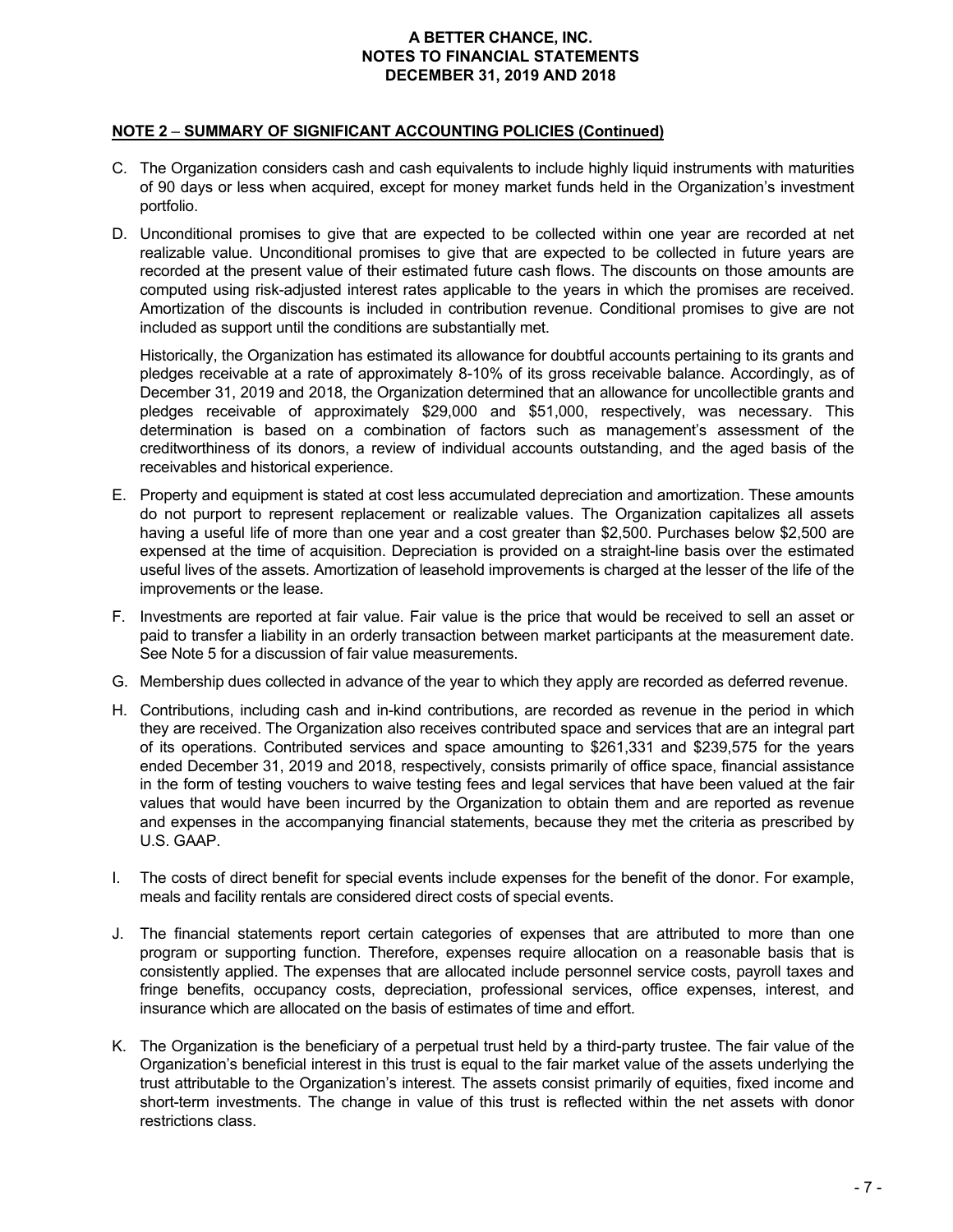#### **NOTE 2** – **SUMMARY OF SIGNIFICANT ACCOUNTING POLICIES (Continued)**

- L. The preparation of financial statements in conformity with U.S. GAAP requires management to make estimates and assumptions that affect the reported amounts of assets and liabilities and disclosures at the date of the financial statements and the reported amounts of revenues and expenses during the reported period. Actual results could differ from those estimates.
- M. In June 2018, the Financial Accounting Standards Board ("FASB") issued ASU 2018-08, *Clarifying the Scope and Accounting Guidance for Contributions Received and Contributions Made* (Topic 958) which was adopted by the Organization for the year ended December 31, 2019. The core guidance is to assist entities in evaluating whether transactions should be accounted for as contributions (nonreciprocal transactions) or as exchange (reciprocal) transactions and determining whether a contribution is conditional. The adoption of ASU 2018-08 did not result in changes as the funding received from contributors and government agencies are nonreciprocal transactions where the resource provider did not receive direct benefit. There was no impact to the financial statements.

FASB ASU 2014-09, *Revenue from Contracts with Customers* (Topic 606) was adopted by the Organization as of January 1, 2019. The core guidance in ASU 2014-09 is to recognize revenue to depict the transfer of services to customers in an amount that reflects the consideration to which the entity expects to be entitled in exchange for those services as described in Note 2G. The effects of applying ASU 2014-09 had no impact on the way the Organization was recognizing revenue and therefore, no adjustment was made to the financial statements as previously reported. There was no impact to the financial statements.

#### **NOTE 3 – LIQUIDITY AND AVAILABILITY OF RESOURCES FOR GENERAL EXPENDITURES**

The Organization had cash and cash equivalents of \$426,692 as of December 31, 2019. The Organization's objective is that the operating revenues of the Organization are exceeded by its operating expenses. The Organization also has investments of \$10,813,491 as of December 31, 2019. The investment endowment generates income, and this is used in the operations of the Organization. When the investment balance exceeds the donor restricted balance, the Board of Directors may elect to appropriate an amount in accordance with the conditions outlined in Note 11. In prior years, the Organization gained the donor's consent to appropriate funds from the investment endowment for the operating needs of the Organization. In the future, similar discussions could ensue regarding appropriation of funds from the endowment. In the event of a liquidity need, the Organization has access to two lines of credit totaling approximately \$3,900,000 of which \$2,854,000 has been drawn upon as of December 31, 2019.

As of December 31, 2019, the following table shows the total financial assets held by the Organization and the amounts of those financial assets that could readily be made available within one year of the statement of financial position date to meet general expenditures:

| Total financial assets                                                                            | 11,514,454<br>S          |
|---------------------------------------------------------------------------------------------------|--------------------------|
| Donor-imposed restrictions:<br>Investment endowment<br>Pledges not due within the next 12 months  | (10,094,340)<br>(90,000) |
| Net financial assets after donor-imposed restrictions                                             | 1,330,114                |
| Internal designations:<br>Board designated funds                                                  | (114, 307)               |
| Financial assets available to meet cash needs for<br>general expenditures over the next 12 months | 1.215.807                |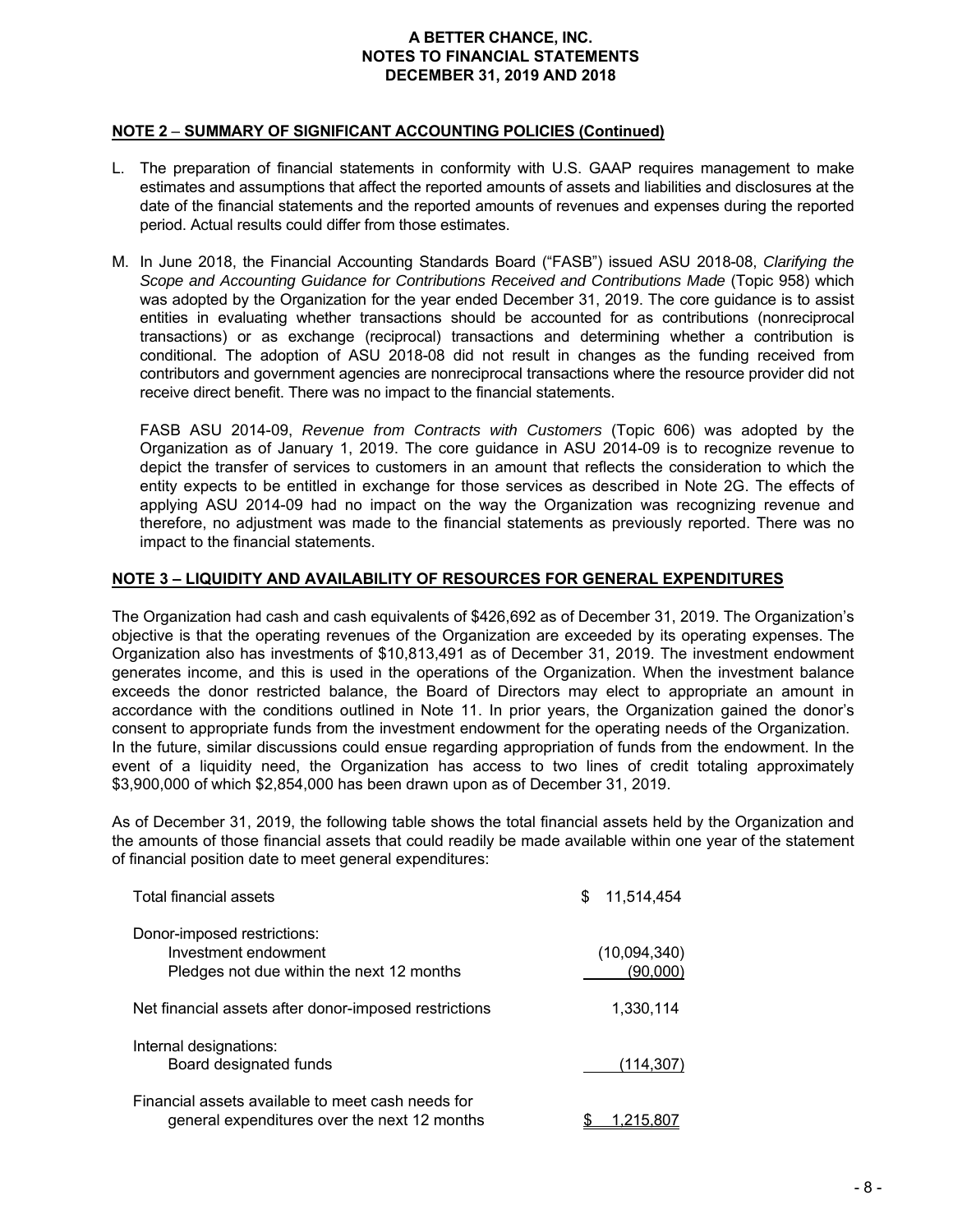#### **NOTE 3 – LIQUIDITY AND AVAILABILITY OF RESOURCES FOR GENERAL EXPENDITURES (Continued)**

The calculation on the previous page does not include the Organization's liabilities which exceed the financial assets available to meet cash needs for general expenditures. See Note 13 regarding the Organization's net assets deficit without donor restrictions.

#### **NOTE 4 – GRANTS AND PLEDGES RECEIVABLE, NET**

Grants and pledges receivable consist of the following as of December 31:

|                                                                                      |   | 2019                         |   | 2018                          |
|--------------------------------------------------------------------------------------|---|------------------------------|---|-------------------------------|
| Amount due in less than one year<br>Amount due from one to five years                | S | 213,717<br>90,000<br>303,717 | S | 455,270<br>170,000<br>625,270 |
| Less: allowance for doubtful accounts<br>Less: unamortized discount to present value |   | (29, 446)                    |   | (50, 891)<br>(7, 483)         |
|                                                                                      |   | 274.271                      |   | 566,896                       |

The pledges to be received after one year are recorded net of discounts (if material) at risk adjusted interest rates ranging from 2.46% to 2.55% as of December 31, 2018 to reflect the present value of future cash flows. The amortization of the discount is reflected as additional contribution revenue in the accompanying financial statements.

#### **NOTE 5 – INVESTMENTS AND FAIR VALUE MEASUREMENTS**

Investments consist of the following as of December 31:

|                             | 2019            | 2018      |
|-----------------------------|-----------------|-----------|
| Equity securities           | \$<br>3,340,371 | 4,572,022 |
| Mutual funds (Note 7)       | 5,119,546       | 2,752,760 |
| Corporate bonds             | 474,774         | 517,999   |
| Government securities       | 1,100,650       | 1,000,493 |
| Money market funds (Note 7) | 778.150         | 1,018,705 |
|                             | 10.813.491      | 9.861.979 |

Investments are subject to market volatility that could change their carrying value in the near term.

Investment activity consists of the following for the years ended December 31:

|                        | 2019             |   | 2018             |
|------------------------|------------------|---|------------------|
| Interest and dividends | \$<br>242,117    | S | 243,381          |
| Unrealized gain (loss) | 1,150,810        |   | (1, 194, 231)    |
| Realized gain          | 337,640          |   | 338,459          |
| Investment fees        | (69, 201)        |   | (68, 874)        |
|                        | <u>1,661,366</u> |   | <u>(681,265)</u> |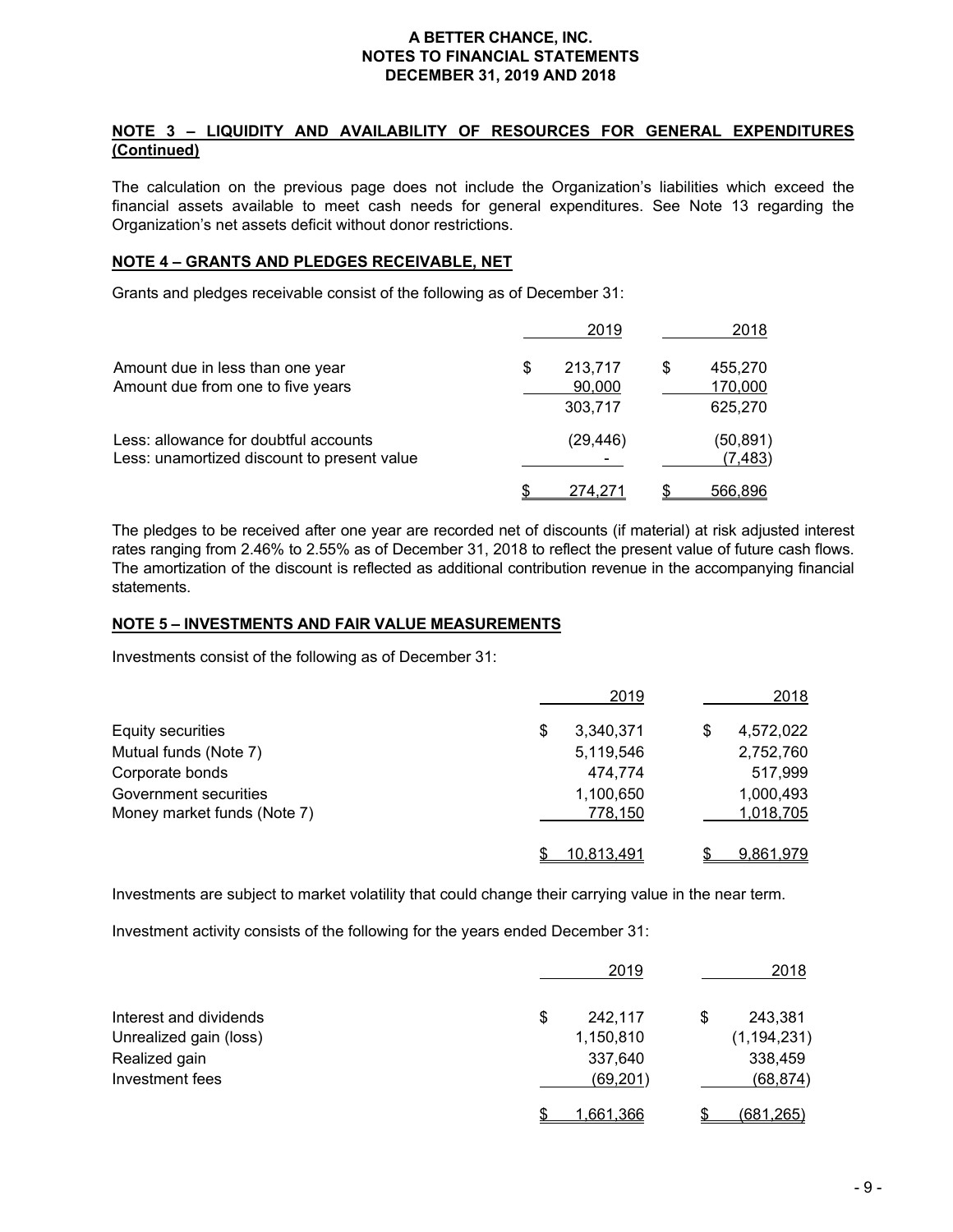#### **NOTE 5 – INVESTMENTS AND FAIR VALUE MEASUREMENTS (Continued)**

In determining the fair value, the Organization utilizes valuation techniques that maximize the use of observable inputs and minimize the use of unobservable inputs to the extent possible in its assessment of fair value.

The fair value hierarchy defined three levels as follows:

Level 1: Valuations based on quoted prices (unadjusted) in an active market that are accessible at the measurement date for identical assets or liabilities. The fair value hierarchy gives the highest priority to Level 1 inputs.

Level 2: Valuations based on observable inputs other than Level 1 prices such as quoted prices for similar assets or liabilities; quoted prices in inactive markets; or model-derived valuations in which all significant inputs are observable or can be derived principally from or corroborated with observable market data.

Level 3: Valuations based on unobservable inputs are used when little or no market data is available. The fair value hierarchy gives lowest priority to Level 3 inputs.

Investments in equities, fixed income mutual funds and money market funds are valued using market prices in active markets (Level 1). Level 1 instrument valuations are obtained from real-time quotes for transactions in active exchange markets involving identical assets. Investments in corporate bonds and government securities are valued using quoted prices in inactive markets (Level 2). Level 2 instruments valuations are obtained from similar assets or model-derived valuations in which all significant inputs are observable or can be derived principally from or corroborated with observable market data.

Financial assets carried at fair value as of December 31, 2019 are classified in the table as follows:

| <b>ASSETS CARRIED AT FAIR VALUE:</b> | Level 1         | Level 2   | Total<br>2019     |
|--------------------------------------|-----------------|-----------|-------------------|
| Investments:                         |                 |           |                   |
| Equity securities                    | \$<br>3,340,371 | \$        | \$<br>3,340,371   |
| Mutual funds                         | 5,119,546       |           | 5,119,546         |
| Corporate bonds                      |                 | 474,774   | 474,774           |
| Government securities                |                 | 1,100,650 | 1,100,650         |
| Cash and equivalents                 | 778,150         |           | 778,150           |
| TOTAL ASSETS AT FAIR VALUE           | 9,238,067       | 1.575.424 | <u>10,813,491</u> |

Financial assets carried at fair value as of December 31, 2018 are classified in the table as follows:

| <b>ASSETS CARRIED AT FAIR VALUE:</b> | Level 1         | Level 2          |   | Total<br>2018 |
|--------------------------------------|-----------------|------------------|---|---------------|
| Investments:                         |                 |                  |   |               |
| Equity securities                    | \$<br>4,572,022 | \$               | S | 4,572,022     |
| <b>Mutual funds</b>                  | 2,752,760       |                  |   | 2,752,760     |
| Corporate bonds                      |                 | 517,999          |   | 517,999       |
| Government securities                |                 | 1,000,493        |   | 1,000,493     |
| Money market funds                   | 1,018,705       |                  |   | 1,018,705     |
| TOTAL ASSETS AT FAIR VALUE           | 8,343,487       | <u>1,518,492</u> |   | 9,861,979     |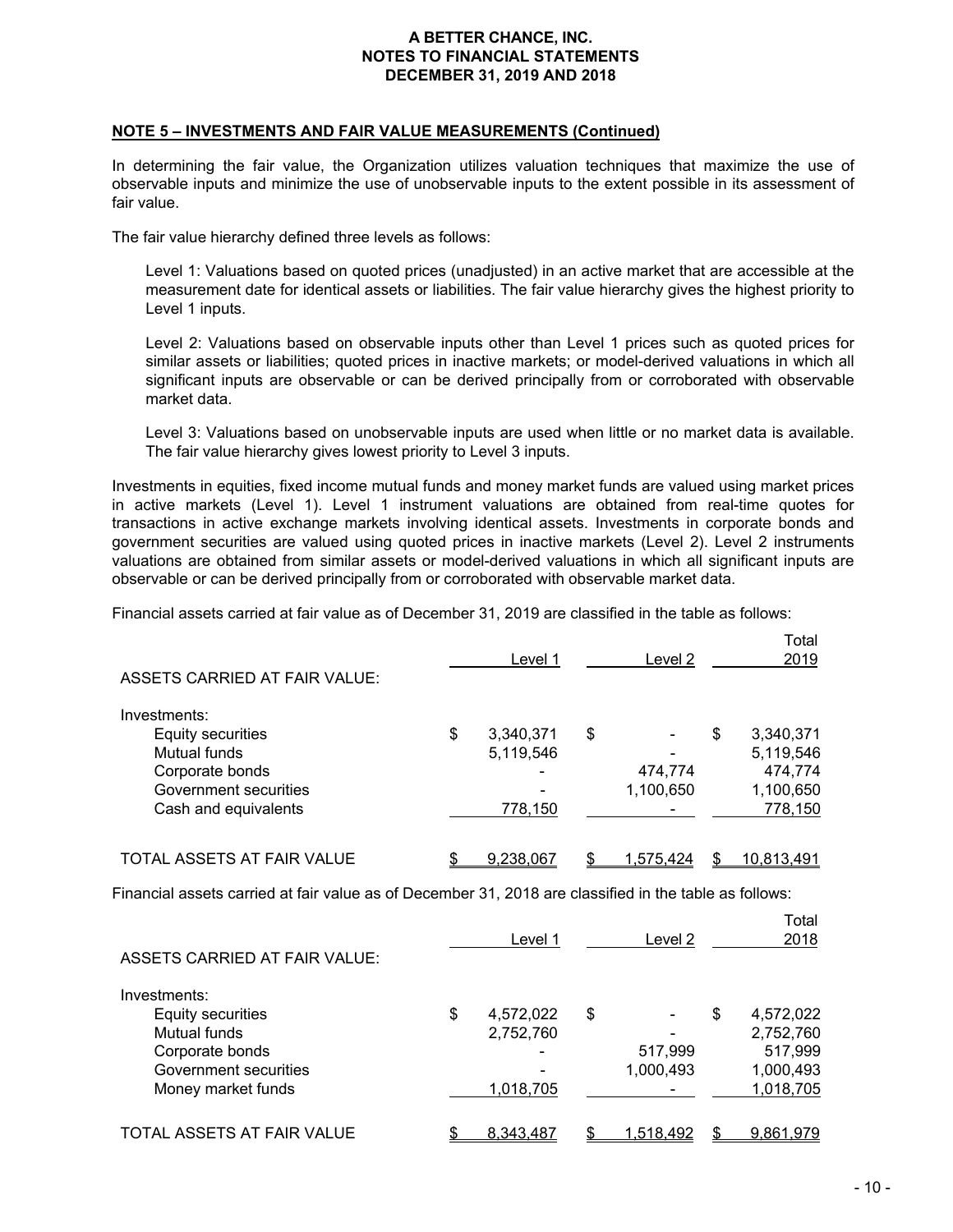#### **NOTE 5 – INVESTMENTS AND FAIR VALUE MEASUREMENTS (Continued)**

The availability of observable market data is monitored to assess the appropriate classification of financial instruments within the fair value hierarchy. Changes in economic conditions or model-based valuation techniques may require the transfer of financial instruments from one fair value level to another. In such instances, the transfer is reported at the end of the reporting period. For the years ended December 31, 2019 and 2018, there were no transfers in or out of levels 1, 2 or 3.

#### **NOTE 6 – PROPERTY AND EQUIPMENT**

Property and equipment consist of the following as of December 31:

|                                                               | 2019                   | 2018                   | Estimated<br>Useful Lives |
|---------------------------------------------------------------|------------------------|------------------------|---------------------------|
| Furniture and equipment<br>Leasehold improvements             | \$<br>75.503<br>49,761 | \$<br>68,767<br>48,525 | 3 Years<br>7-10 Years     |
| Total cost<br>Less: accumulated depreciation and amortization | 125,264<br>(113,950)   | 117,292<br>(104,393)   |                           |
| Net book value                                                | 11.314                 | 12.899                 |                           |

Depreciation and amortization expense amounted to \$9,557 and \$18,383 for the years ended December 31, 2019 and 2018, respectively.

#### **NOTE 7 – BANK LINES OF CREDIT**

The Organization has a revolving line of credit of \$600,000 with a financial institution. The line bears interest at the prime rate (4.75% as of December 31, 2019) and will expire on August 31, 2020. The line is payable on demand and borrowings are secured by \$600,000 in money market funds owned by the Organization. As of December 31, 2019 and 2018, the outstanding balance amounted to \$0. As of August 21, 2020, the outstanding balance amounted to \$150,000.

The Organization has another line of credit account with a financial institution that is secured by the Organization's investments. There is no expiration date on this line. Such investments ("pledged collateral") are segregated and consist of equity and fixed income securities. The maximum amount of credit is equal to 70% of the fair value of the pledged collateral less outstanding loan balances and accrued finance charges. The line bears a variable interest rate equal to the LIBOR rate plus 1.50% resulting in a rate of 3.30% and 4.27% as of December 31, 2019 and 2018, respectively. The loan is payable on demand and is secured by pledged collateral with a fair value of \$5,396,251 and \$4,775,301 as of December 31, 2019 and 2018, respectively. The outstanding balance amounted to \$2,854,000 and \$1,754,000 as of December 31, 2019 and 2018, respectively. As of August 21, 2020, the outstanding balance amounted to approximately \$3,160,000.

Interest expense incurred for the lines of credit amounted to \$96,205 and \$61,381 for the years ended December 31, 2019 and 2018, respectively.

#### **NOTE 8 – CONTRIBUTIONS AND GRANTS**

Contributions and grant revenues consist of the following for the years ended December 31:

|                             |   | 2019               |   |                    |
|-----------------------------|---|--------------------|---|--------------------|
| Institutions<br>Individuals | S | 375,053<br>844,416 | S | 920,158<br>578,057 |
|                             |   | 1.219.469          |   | <u>498,215</u> .   |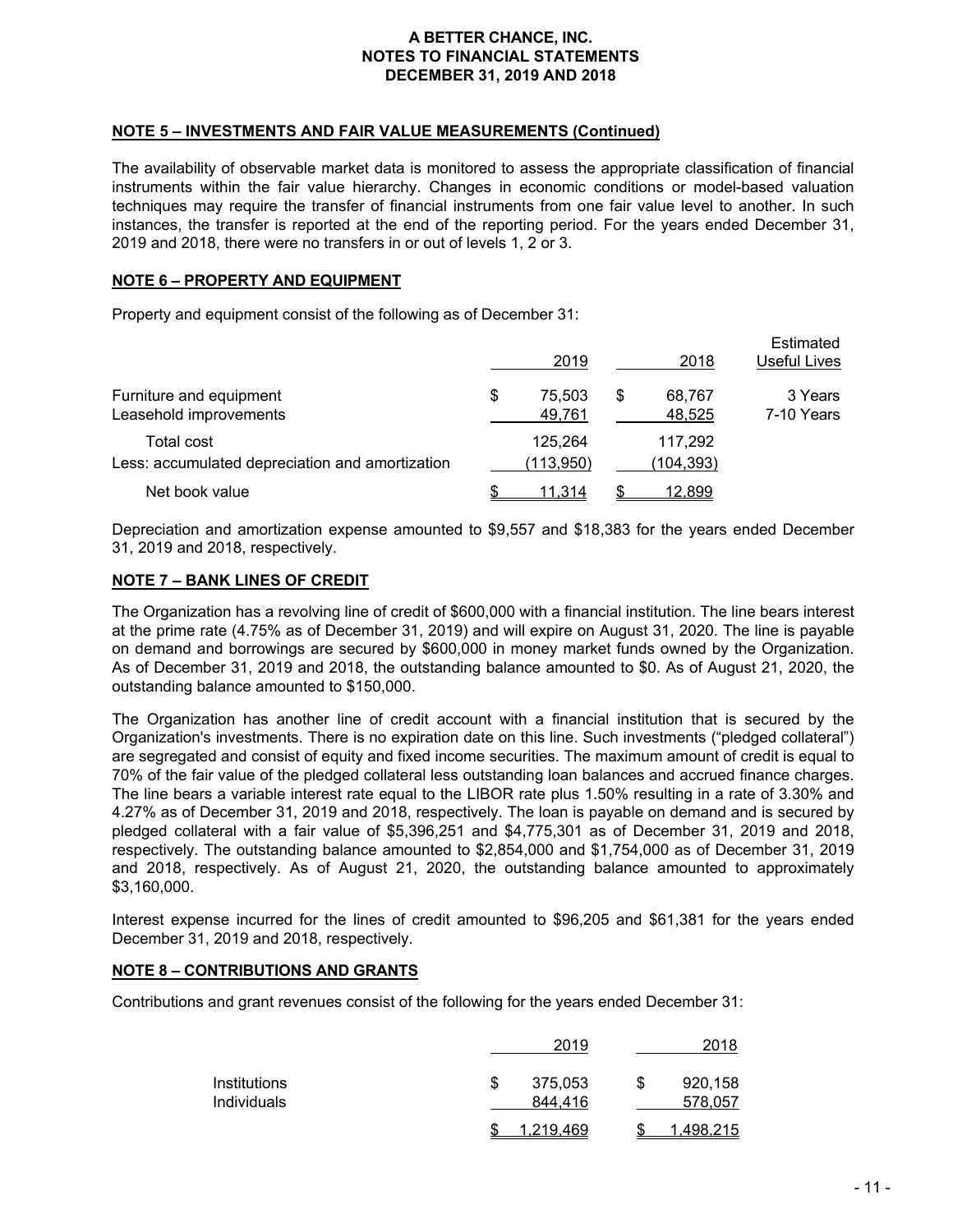#### **NOTE 9 – RETIREMENT PLANS**

- A. The Organization has a frozen defined contribution retirement plan that used to cover all eligible employees. Employees were eligible to participate in the plan after completion of two years of service. The benefits were completely vested immediately after eligibility occurred.
- B. The Organization has a 401(k) plan (the "Plan") effective January 1, 2012. All employees other than those classified as temporary employees are eligible to participate in the salary deferral contribution and the safe harbor non-elective portions of the Plan upon their date of hire. Employees other than those classified as temporary employees are eligible to participate in the non-safe harbor non-elective portion of the Plan after a one-year period of service. For the years ended December 31, 2019 and 2018, the Organization elected to make a safe harbor non-elective contribution of 3% of each eligible participant's compensation and these benefits are 100% vested. For the years ended December 31, 2019 and 2018, the Organization elected to make a contribution to the non-safe harbor portion of the Plan of an additional 2% of each eligible participant's compensation for the portion of compensation within the social security earnings base and 7% on the compensation above the social security earnings base. These benefits vest at 20% per year over five years of service. Contributions to the Plan for the years ended December 31, 2019 and 2018 amounted to \$91,953 and \$83,125, respectively.

#### **NOTE 10** – **COMMITMENTS AND CONTINGENCIES**

A. The Organization leases office space in New York, California, Pennsylvania and Georgia. The Organization has an outstanding letter of credit of \$105,608 as security for the New York office lease. In addition to the base rent for its premises, the Organization is required to pay its allocated share of taxes and operating costs. The Organization also has entered into non-cancelable operating leases for office equipment. Minimum annual rentals for real property and equipment are approximately as follows for years ended subsequent to December 31, 2019:

|      | Real          |               |               |
|------|---------------|---------------|---------------|
|      | Property      | Equipment     | Total         |
| 2020 | \$<br>395,000 | \$<br>114,000 | \$<br>509,000 |
| 2021 | 177,000       | 114,000       | 291,000       |
| 2022 | 49,000        | 114,000       | 163,000       |
| 2023 | 38,000        |               | 38,000        |
|      | \$<br>659,000 | 342,000       | 1.001.000     |

The rental commitment presented above does not include certain operating leases, which are currently on a month-to-month basis.

Rent expense for each year is based on the total lease commitment recognized over the life of the lease on a straight-line basis. As of December 31, 2019 and 2018, a deferred rent liability of \$67,233 and \$107,751, respectively, is included in the accompanying statements of financial position, under the straight lining method of accounting.

Rent expense for real property (including real estate tax escalation charges and other operating expenses) for the years ended December 31, 2019 and 2018 amounted to approximately \$433,000 and \$366,000, respectively .

Rent expense for equipment for the years ended December 31, 2019 and 2018, amounted to approximately \$105,000 and \$90,000, respectively.

B. The Organization believes it has no uncertain tax positions as of December 31, 2019 and 2018, in accordance with Accounting Standards Codification ("ASC") Topic 740, "Income Taxes", which provides standards for establishing and classifying any tax provisions for uncertain tax positions.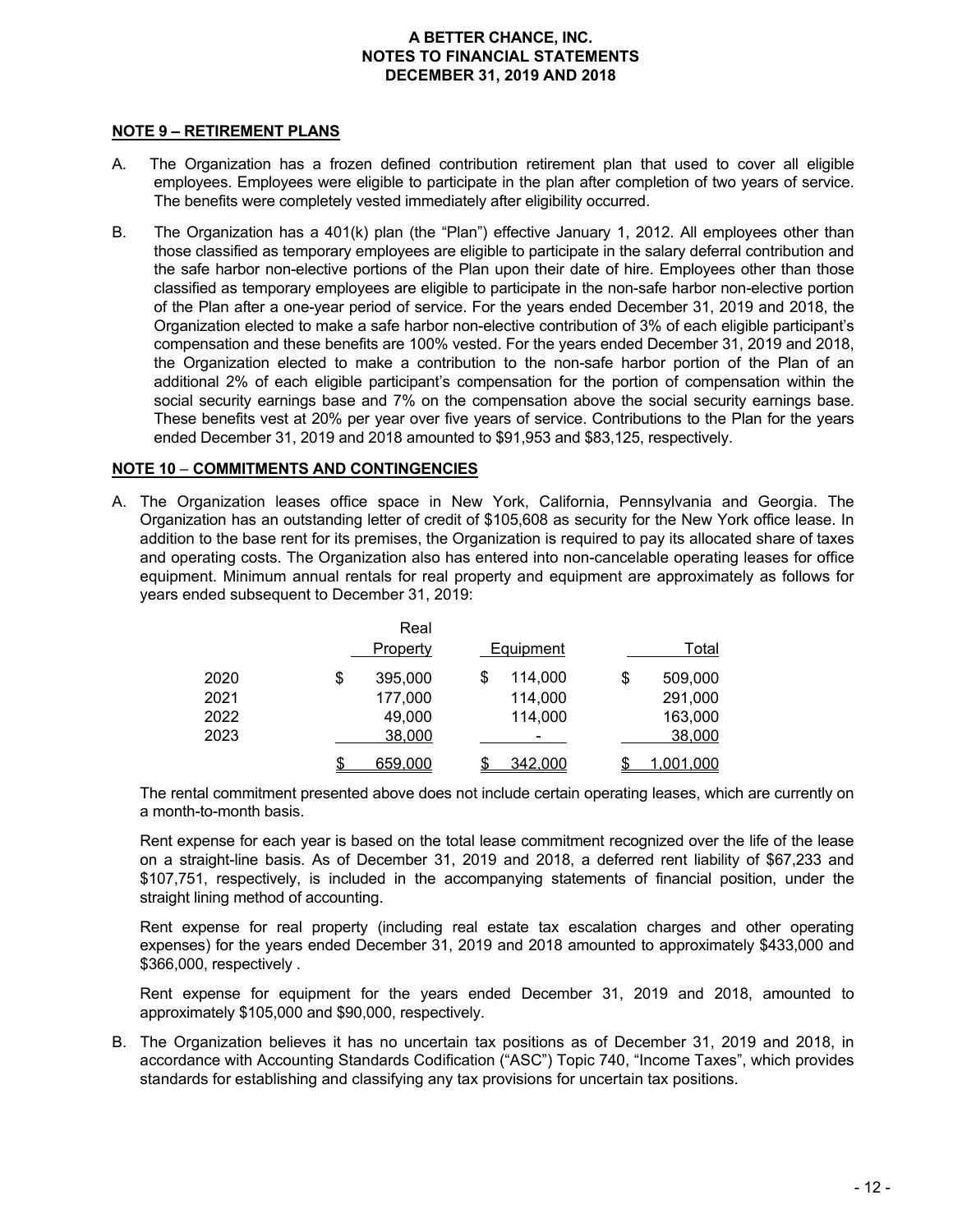#### **NOTE 11 – NET ASSETS WITH DONOR RESTRICTIONS**

With donor restriction net assets are available for the following purposes as of December 31:

|                                                                                                                                     | 2019                     | 2018                     |
|-------------------------------------------------------------------------------------------------------------------------------------|--------------------------|--------------------------|
| Contributions with purpose and time restrictions:<br>Contributions with time restrictions<br>Specific programs (time/purpose)       | \$<br>265,014<br>150,000 | \$<br>450,537<br>270,000 |
|                                                                                                                                     | 415,014                  | 720,537                  |
| Contributions perpetual in nature:<br><b>College Preparatory Schools Program</b><br>For a Better Life Foundation Fund - scholarship | 7,797,500                | 7,797,500                |
| for schools                                                                                                                         | 1,200,000                | 1,200,000                |
| Diana Ross scholarships<br>Safety net program                                                                                       | 57,456<br>50,000         | 57,456<br>50,000         |
|                                                                                                                                     |                          |                          |
|                                                                                                                                     | 9,104,956                | 9,104,956                |
| Unappropriated earnings from endowment funds                                                                                        | 989,384                  | 60,869                   |
| Perpetual trust                                                                                                                     | 1,083,580                | 953,020                  |
| Total                                                                                                                               | \$<br><u>11,592,934</u>  | \$<br><u>10,839,382</u>  |

Net assets released from restrictions amounted to \$1,449,123 and \$1,210,646, during the years ended December 31, 2019 and 2018, respectively, by incurring expenses or the passage of time, thus satisfying the restricted purposes.

As required by U.S. GAAP, net assets associated with endowment funds are classified and reported based on the existence or absence of donor-imposed restrictions. The Organization is subject to the Massachusetts-enacted version of the Uniform Prudent Management of Institutional Funds Act ("UPMIFA") in relation to its donor restricted endowment funds. The Board of Directors of the Organization has interpreted the Massachusetts-enacted version of UPMIFA as allowing the Organization to appropriate for expenditure or accumulate as much of an endowment fund as the Organization determines is prudent for the uses, benefits, purposes and duration for which the endowment funds are established, subject to the intent of the donor as expressed in the gift instrument. The earnings from the endowment funds shall be classified as net assets with donor restrictions until appropriated for expenditure by the Board of Directors.

The Organization's endowment investment policy is to invest primarily in a mix of equities and fixed income securities based on an asset allocation to satisfy its overall endowment financial and investment objectives, such as to preserve the principal, protect against inflation, receive stable returns and achieve long-term growth. The Organization relies on a total return strategy in which investment returns are achieved through both capital appreciation (realized and unrealized) and current yield (interest and dividends).

The objective of the endowment spending policy is to provide a steady, growing income stream to support the Organization's programs while providing sufficient reinvestment to protect the endowment from inflation. Endowment spending is set at 5% of the three-year moving average of the market value of the endowment funds at the end of each year.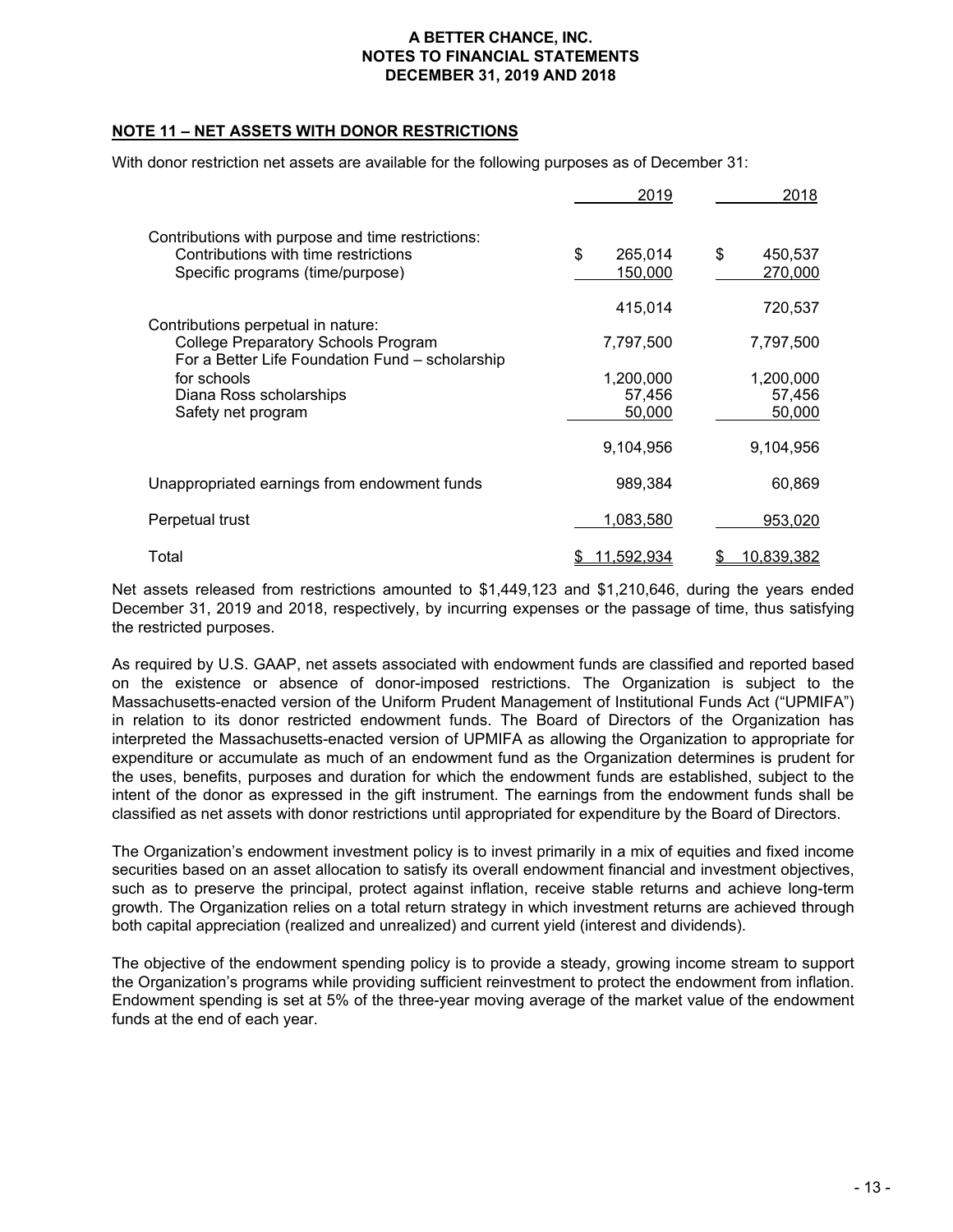#### **NOTE 11 – NET ASSETS WITH DONOR RESTRICTIONS (Continued)**

Changes in endowment net assets as of December 31, 2019 are as follows:

|                                                                                                      | Without donor<br>restrictions -<br><b>Board Designated</b> |    | With donor<br>restrictions-<br>Endowment |   | Total<br>2019          |
|------------------------------------------------------------------------------------------------------|------------------------------------------------------------|----|------------------------------------------|---|------------------------|
| Investment gain on endowments<br>Board appropriated to operations<br>Board appropriated interest and | \$<br>21.604<br>$\overline{\phantom{0}}$                   | S  | 1,662,616<br>(495,000)                   | S | 1,684,220<br>(495,000) |
| dividends to operations                                                                              |                                                            |    | (239, 101)                               |   | (239, 101)             |
| Endowment net assets, beginning of year                                                              | 92.703                                                     |    | 9.165.825                                |   | 9,258,528              |
| Endowment net assets, end of year                                                                    | \$<br>114.307                                              | S. | 10.094.340                               |   | 10.208.647             |

Changes in endowment net assets as of December 31, 2018 are as follows:

|                                                                                                      | Without donor<br>restrictions -<br><b>Board Designated</b> |   | With donor<br>restrictions-<br>Endowment |   | Total<br>2018           |
|------------------------------------------------------------------------------------------------------|------------------------------------------------------------|---|------------------------------------------|---|-------------------------|
| Investment loss on endowments<br>Board appropriated to operations<br>Board appropriated interest and | \$<br>(2,601)                                              | S | (658,939)<br>(200,000)                   | S | (661, 540)<br>(200,000) |
| dividends to operations                                                                              |                                                            |   | (218, 345)                               |   | (218, 345)              |
| Endowment net assets, beginning of year                                                              | 95.304                                                     |   | 10.243.109                               |   | 10,338,413              |
| Endowment net assets, end of year                                                                    | 92.703                                                     |   | 9,165,825                                |   | 9,258,528               |

Interest and dividends from donor restricted endowment funds are restricted for specific purposes and are presented as with donor restriction investment activity and Board appropriations in the statements of activities.

From time to time, the fair value of assets associated with individual donor-restricted endowment funds may fall below the value of the initial and subsequent donor gift amounts (underwater). When underwater endowment funds exist, they are classified as a reduction of with donor restriction net assets. There were no underwater endowment funds as of December 31, 2019 and 2018.

As of December 31, 2019 and 2018, certain endowment assets are pledged as collateral for the lines of credit as detailed in Note 7, with the consent of the donor.

#### **NOTE 12 – CONCENTRATION OF CREDIT RISK**

Cash and cash equivalents and investments that potentially subject the Organization to a concentration of credit risk include cash and money market accounts with one bank that exceed the Federal Deposit Insurance Corporations ("FDIC") insurance limits. Interest bearing accounts are insured up to \$250,000 per depositor. As of December 31, 2019 and 2018, there was approximately \$758,000 and \$715,000, respectively, of money market funds held by one bank that exceeded FDIC limits.